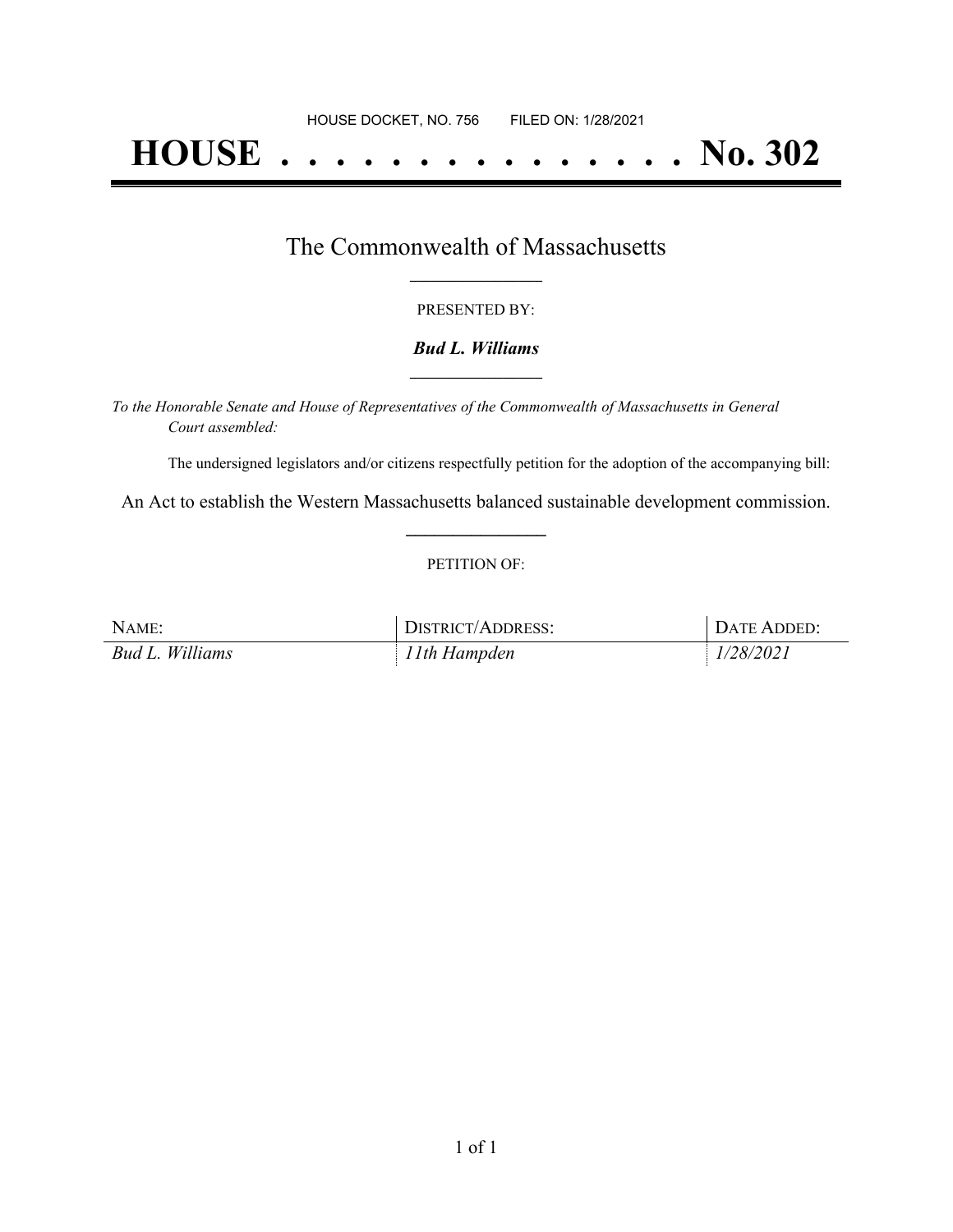#### HOUSE DOCKET, NO. 756 FILED ON: 1/28/2021

## **HOUSE . . . . . . . . . . . . . . . No. 302**

By Mr. Williams of Springfield, a petition (accompanied by bill, House, No. 302) of Bud L. Williams for legislation to establish the Western Massachusetts balanced sustainable development commission. Community Development and Small Businesses.

### [SIMILAR MATTER FILED IN PREVIOUS SESSION SEE HOUSE, NO. *190* OF 2019-2020.]

## The Commonwealth of Massachusetts

**In the One Hundred and Ninety-Second General Court (2021-2022) \_\_\_\_\_\_\_\_\_\_\_\_\_\_\_**

**\_\_\_\_\_\_\_\_\_\_\_\_\_\_\_**

An Act to establish the Western Massachusetts balanced sustainable development commission.

Be it enacted by the Senate and House of Representatives in General Court assembled, and by the authority *of the same, as follows:*

|  | Section 1. |  | Whereas the Western portion of Massachusetts, specifically the Pioneer |  |
|--|------------|--|------------------------------------------------------------------------|--|
|--|------------|--|------------------------------------------------------------------------|--|

2 Valley has different characteristics than the Eastern portion, in terms of population density, types

3 of industry, access of population to undeveloped land, visibility to the Boston media, and so

4 forth, and

5 Whereas over time thee different characteristics have led to differentials in the impacts of

6 policies and programs adopted from time to in the area of housing, fair housing, school

7 integration, regional transportation, taxation, and economic development, and

8 Whereas this differential impact may have played some part in the fact that this Western

9 portion of Massachusetts, now defined as the Springfield Region, has been Nationally recognized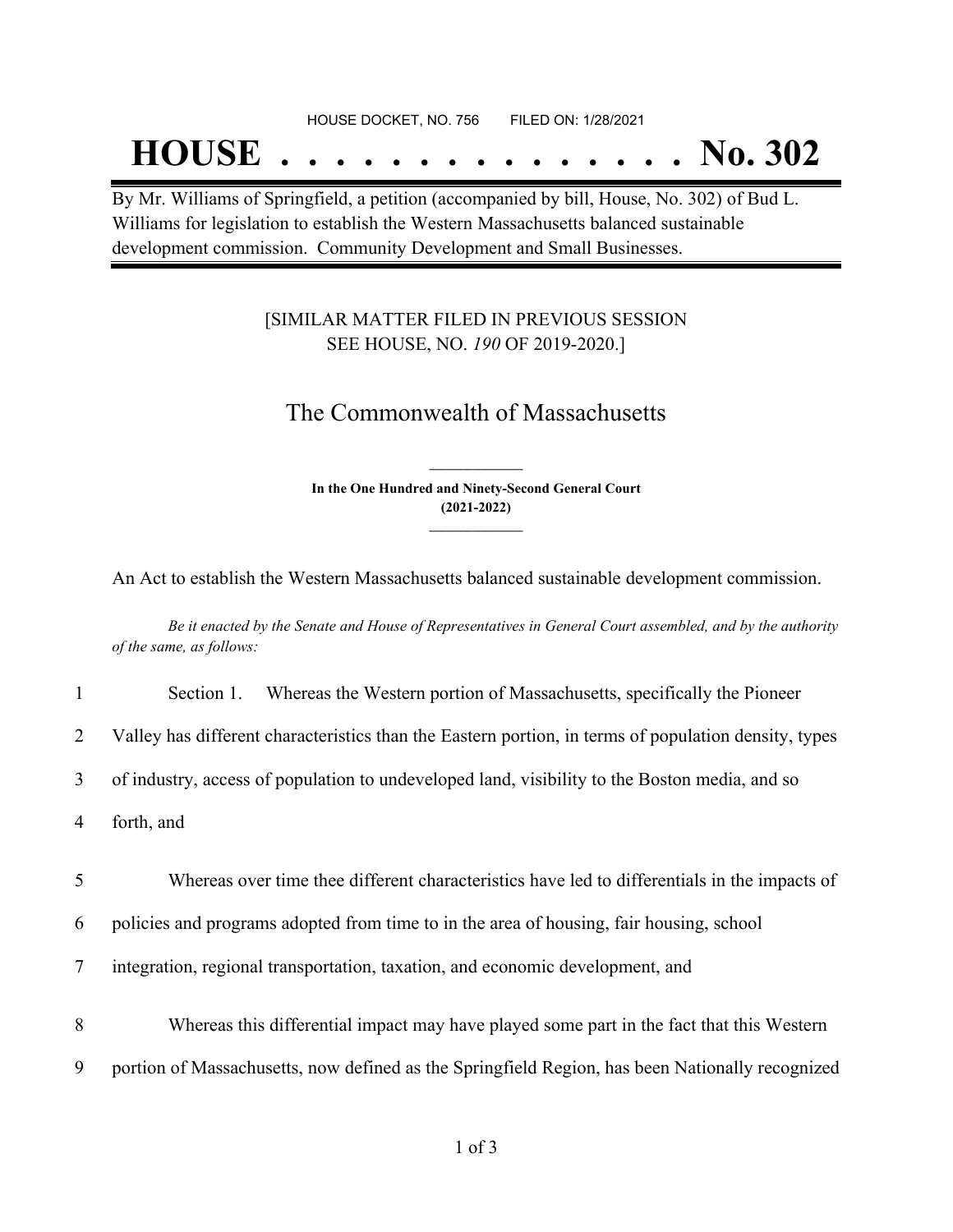as having a generally high level of racial segregation, including the highest level of White-

Hispanic segregation in the United States, and

 Whereas this same area has also underperformed in comparison with the Eastern portion of the Commonwealth in terms of its ability to implement modern sustainability strategies such as mass transportation, balanced housing, and economic development in general, then

 Section 2. Therefore it is resolved that this Western Massachusetts Balanced Sustainable Development Act is hereby adopted by the Massachusetts General Court to implement the following measures:

 1. To mandate that a regional Sustainable Development Commission be created consisting of representatives of regional planning agencies in Hampden, Hampshire, and Franklin Counties together with representatives of organizations concerned with fair housing, organized labor, and chambers of commerce or similar organizations concerned with economic development recognized by the General Court in the impacted area to annually track and assess the impact of State policies on the Springfield Region and make recommendations to the General Court for appropriate modifications of these policies, and recommendations as to the appropriateness of pending legislation and other policies of the Commonwealth which may have a differential effect on the Region; and

 2. To further mandate that the said Commission devise strategies of remediation or plans to counter any negative impacts of past policies of the Commonwealth so as to create a more racially and economically integrated, economically vital, and environmentally sustainable region in the future; and